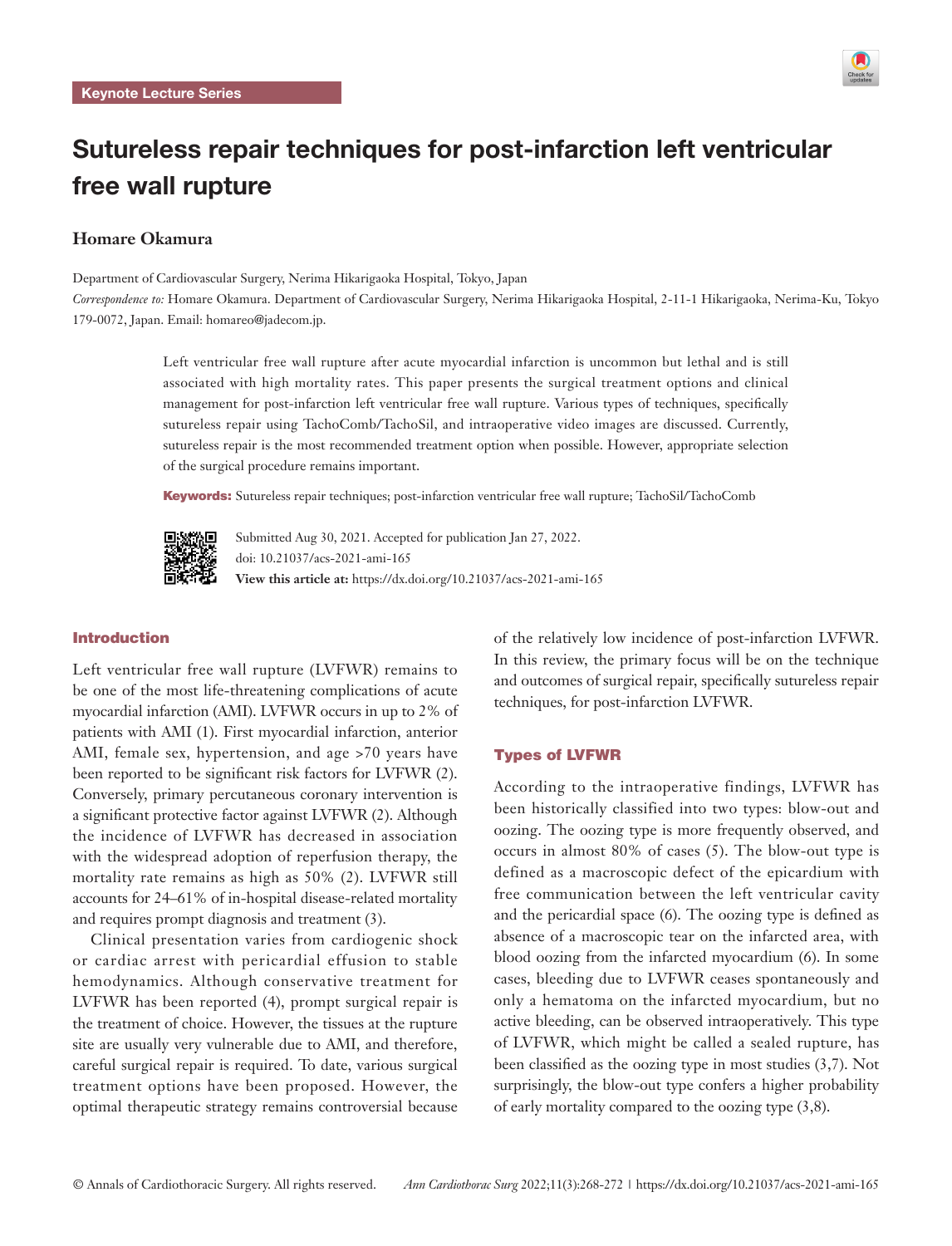**Annals of Cardiothoracic Surgery, Vol 11, No 3 May 2022 269**



**Figure 1** The TachoSil tissue-adhesive collagen sheet.

# History and types of surgical procedures

The principles of surgical repair for LVFWR include relieving cardiac tamponade, closing the tear, and obtaining hemostasis while minimizing damage to the intact myocardium. Prevention of postoperative re-rupture or pseudoaneurysm formation is also important.

Although percutaneous intrapericardial fibrin glue injection therapy has been reported as an alternative treatment (9), surgical repair is the gold standard in the treatment of LVFWR. Several different surgical repairs for LVFWR have been proposed since the 1970s and have varied over time. In 1972, FitzGibbon *et al.* reported infarctectomy and closure of the myocardial defect under cardiopulmonary bypass (CPB) (10). Montegut also reported successful surgical repair using a direct suturing technique for LVWFR (11). Later, surgical repair using a patch was introduced. For better control of hemorrhage, Núñez *et al.* described a Teflon patch repair covering the ventricular tear and the surrounding infarcted myocardium (12). A Teflon patch was fixed to the normal myocardium using a continuous suture. In their series, four of seven patients survived. Thereafter, with the advent of glue, several investigators have attempted to fix the patch onto the epicardium using glue without sutures. Padró *et al.* reported 13 cases of patch repair with glue (13), where a Teflon patch was placed over the area and glued to the heart surface with surgical glue. CPB was not used, except in a patient with a posterior tear. The outcome was excellent, with zero mortality up to five years postoperatively. In 2005, Muto *et al.* reported a successful case of sutureless repair using a fibrin tissue-adhesive collagen fleece (14).

As mentioned, several different techniques are currently available for the treatment of post-infarction LVFWR. They are generally classified into two groups: sutured and sutureless repair (15). In a meta-analysis of 25 studies performed by Matteucci *et al.*, the outcomes of 209 patients who underwent surgery for LVFWR were reviewed (5). Sutured repair was used in 56% of patients; in-hospital mortality after sutured repair was 13.8%, which was

comparable to 14% after sutureless repair. A trend toward a higher rate of in-hospital re-rupture was observed in patients who underwent sutureless repair. However, in a meta-analysis involving 363 patients, which was reported later by the same group, sutureless repair was shown to reduce in-hospital mortality by approximately 40% compared to suture repair (8).

#### Sutureless repair techniques

The infarcted myocardium is usually fragile and is difficult to suture. Thus, sutureless repair using tissue adhesive materials has the advantage of reducing trauma to an already infarcted area, without need to excise the myocardium or pass stitches through friable tissues. Left ventricular geometry can also be preserved. Furthermore, sutureless repair can be performed without the use of CPB and thus prevents the release of cytokines associated with the use of CPB, although the correlation between the use of CPB and in-hospital mortality has not been demonstrated (8). Currently, a variety of adhesive materials and/or glue are used for sutureless repair. In which cases sutureless repair can be safely performed remains controversial, due to the limited number of cases.

Several types of patches can be used for sutureless repair: autologous pericardium, xenopericardium, synthetic materials, and an extracellular matrix. Sakaguchi *et al.* reported the clinical outcomes of sutureless repair in 32 consecutive patients with oozing type LVFWR. They used an autologous pericardial patch and biological glue, and the in-hospital mortality rate was 15.6% (16). Holubec *et al.* used an acellular xenogeneic extracellular matrix membrane, which has excellent pliability, although running sutures were also performed around the infarcted area in addition to fixation with glue (17). Recently, the use of a collagen sponge patch for sutureless repair has been widely reported (7,14,18). TachoComb and TachoSil (CSL Behring K.K., Tokyo, Japan) are ready-to-use sheets of fibrin tissue-adhesive collagen fleece and contain fibrinogen, thrombin, and aprotinin (*Figure 1*). Unlike TachoComb, TachoSil is free from bovine aprotinin and can be stored at room temperature. Compared to pericardial patches, the advantage of the collagen patch is that it is fast and has excellent pliablity.

# **Surgical technique of sutureless repair using TachoSil**

Median sternotomy and pericardiotomy were performed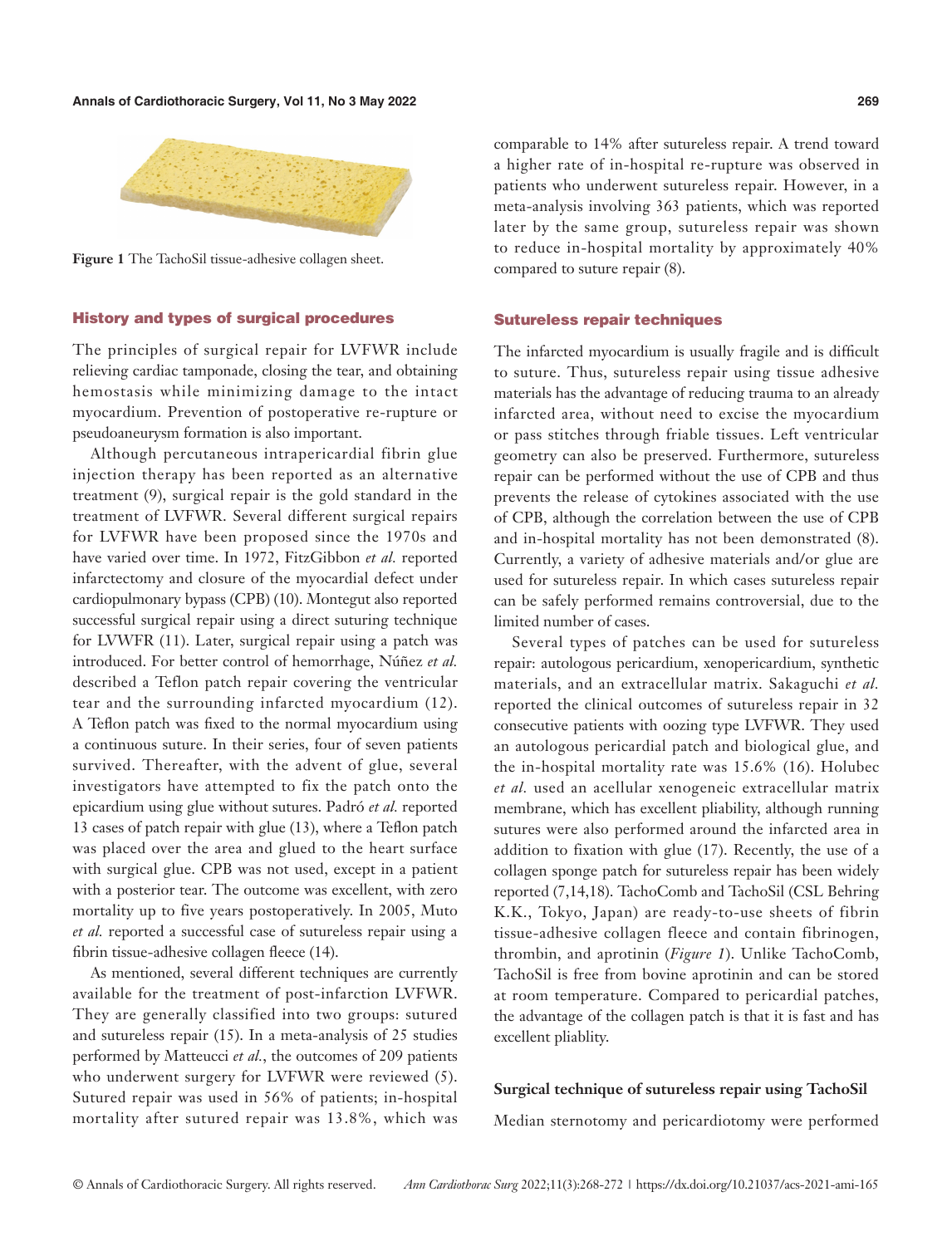

**Figure 2** Intraoperative view of the post-infarction left ventricular free wall rupture.



**Figure 3** TachoSil sheets applied on a tear and the surrounding infarcted myocardium.

to relieve tamponade. After clots and blood were removed from the pericardial space, the rupture site was carefully identified (*Figure 2*). The heart was elevated either manually or using a Starfish heart positioner (Medtronic Inc., Minneapolis, MN, USA) if necessary. In general, CPB is not required. The tear or bleeding site on the epicardium and the extent of the hematoma on the heart were evaluated. Subsequently, TachoSil hemostatic collagen sponges were placed and manually pressed using gauze to the surface of the infarcted area (*Figure 3*). Usually, two or three sheets of TachoSil sponges are applied to cover the epicardial hematoma surrounding the tear. After hemostasis was confirmed, we additionally applied fibrin glue on the margin of the TachoSil patches to secure the adhesion of

### **270** Okamura. Sutureless repair

the patches on the epicardium, as we experienced a case of TachoSil patches that came off the myocardium early. A 77-year-old woman underwent sutureless repair using only TachoSil patches for LVFWR, and subsequently underwent reoperation for new-onset ventricular septal rupture four days postoperatively. In the second operation, we found that the TachoSil patches were completely detached from the myocardium. Although the TachoSil patch itself is a tissueadhesive, we currently also apply glue around the TachoSil patches.

# **The outcomes of sutureless repair using TachoComb/ TachoSil**

Since a successful case was reported in 2005 (14), several investigators have reported the outcomes of sutureless repair using TachoComb/TachoSil, although the number of cases remain to be very small. Raffa *et al.* reported the outcomes of six consecutive patients who underwent sutureless repair using the TachoSil patch (18). Of the six patients, two had the blow-out type, and CPB was used in three patients with unstable hemodynamics. The in-hospital mortality rate was 17%. Postoperative re-rupture occurred in one of two patients with blow-out type LVFWR, which was successfully treated. We previously reported the outcomes of 35 patients who underwent sutureless repair using the TachoComb/TachoSil patch (7). The blow-out type was observed in two patients. None of the patients required CPB. The in-hospital mortality rate was 17%, and postoperative re-rupture occurred in six patients (17%). The rates of re-rupture were 12% in patients with the oozing type of LVFWR and 100% in those with the blowout type.

Although sutureless repair is simple, fast, and reportedly associated with better early outcomes than suture repair (8), patients need to be carefully selected, especially those with a blow-out type of LVFWR. Several successful cases of sutureless repair for a blow-out type LVFWR have been reported (19,20); however, in the larger series, the incidence of postoperative re-rupture was very high in those with a blow-out type (7,18). Therefore, it is reasonable to think that sutureless repair is not recommended for the blow-out type and, if applied, postoperative close surveillance and early detection of re-rupture followed by surgical treatment are necessary. Furthermore, even in patients with an oozing type, intraoperative findings, such as oozing of blood from multiple areas of the epicardium, bulging of the infarcted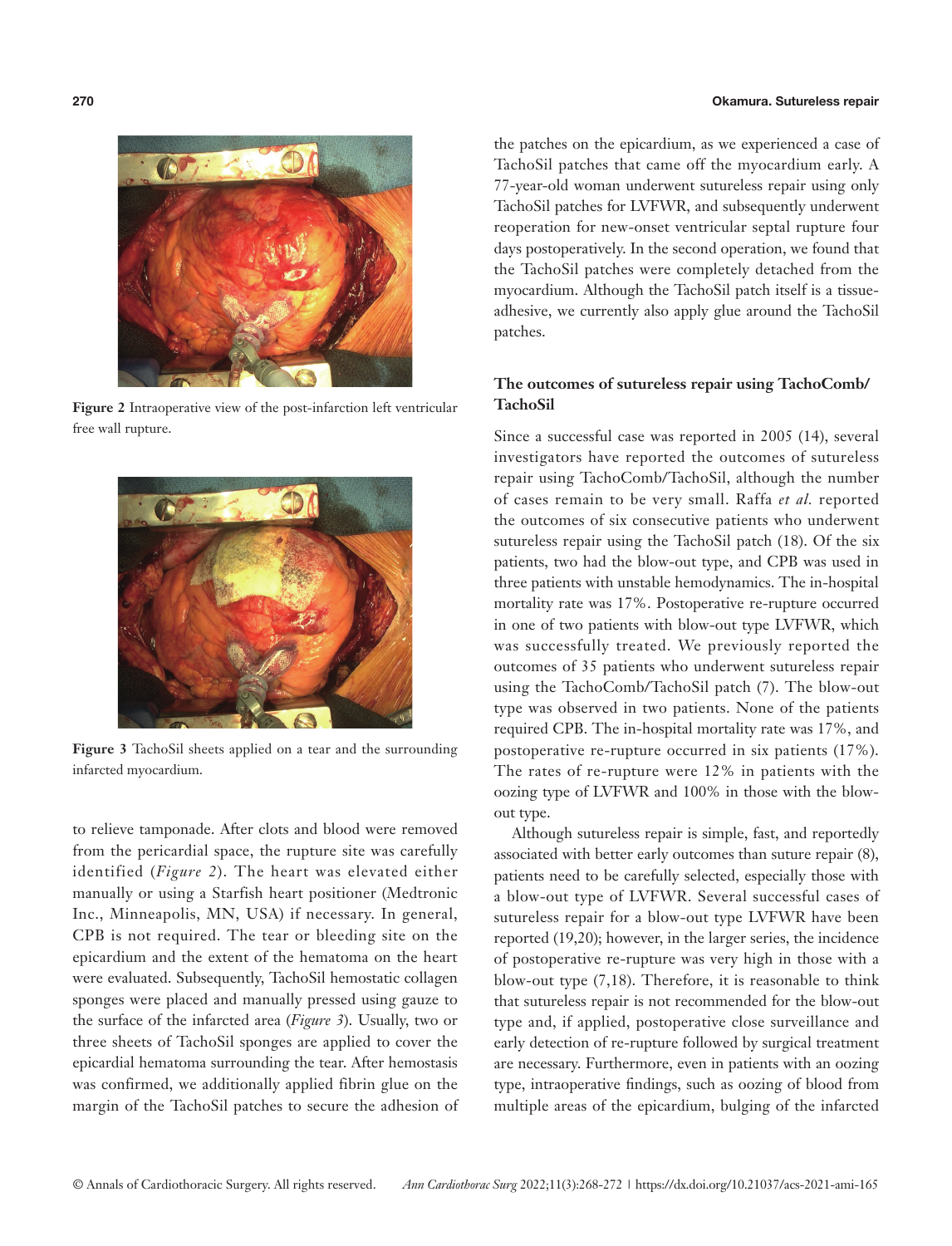# **Annals of Cardiothoracic Surgery, Vol 11, No 3 May 2022 271**

myocardium in the systolic phase, severely edematous heart, and large hematoma in the epicardium, might be associated with postoperative re-rupture, and can help surgeons determine the appropriate surgical procedures (7).

# **Conclusions**

Sutureless repair, especially using a collagen patch, can be a simple, fast, and reproducible treatment option for LVFWR in selected cases. Currently, sutureless repair is the best treatment option, especially for the oozing type; however, postoperative re-rupture remains an issue. Further largescale studies are required to provide long-term data and evidence for the appropriate selection of treatment options.

#### Acknowledgments

*Funding:* None.

### Footnote

*Conflicts of Interest:* The author has no conflicts of interest to declare.

*Open Access Statement:* This is an Open Access article distributed in accordance with the Creative Commons Attribution-NonCommercial-NoDerivs 4.0 International License (CC BY-NC-ND 4.0), which permits the noncommercial replication and distribution of the article with the strict proviso that no changes or edits are made and the original work is properly cited (including links to both the formal publication through the relevant DOI and the license). See: [https://creativecommons.org/licenses/by-nc-nd/4.0/.](https://creativecommons.org/licenses/by-nc-nd/4.0/)

# **References**

- 1. Nishiyama K, Okino S, Andou J, et al. Coronary angioplasty reduces free wall rupture and improves mortality and morbidity of acute myocardial infarction. J Invasive Cardiol 2004;16:554-8.
- 2. Honda S, Asaumi Y, Yamane T, et al. Trends in the clinical and pathological characteristics of cardiac rupture in patients with acute myocardial infarction over 35 years. J Am Heart Assoc 2014;3:e000984.
- 3. Formica F, Mariani S, Singh G, et al. Postinfarction left ventricular free wall rupture: a 17-year single-centre

experience. Eur J Cardiothorac Surg 2018;53:150-6.

- 4. Nasir A, Gouda M, Khan A, et al. Is it ever possible to treat left ventricular free wall rupture conservatively? Interact Cardiovasc Thorac Surg 2014;19:488-93.
- 5. Matteucci M, Fina D, Jiritano F, et al. Sutured and sutureless repair of postinfarction left ventricular freewall rupture: a systematic review. Eur J Cardiothorac Surg 2019;56:840-8.
- 6. Haddadin S, Milano AD, Faggian G, et al. Surgical treatment of postinfarction left ventricular free wall rupture. J Card Surg 2009;24:624-31.
- 7. Okamura H, Kimura N, Mieno M, et al. Sutureless repair for postinfarction left ventricular free wall rupture. J Thorac Cardiovasc Surg 2019;158:771-7.
- 8. Matteucci M, Formica F, Kowalewski M, et al. Metaanalysis of surgical treatment for postinfarction left ventricular free-wall rupture. J Card Surg 2021;36:3326-33.
- 9. Terashima M, Fujiwara S, Yaginuma GY, et al. Outcome of percutaneous intrapericardial fibrin-glue injection therapy for left ventricular free wall rupture secondary to acute myocardial infarction. Am J Cardiol 2008;101:419-21.
- 10. FitzGibbon GM, Hooper GD, Heggtveit HA. Successful surgical treatment of postinfarction external cardiac rupture. J Thorac Cardiovasc Surg 1972;63:622-30.
- 11. Montegut FJ Jr. Left ventricular rupture secondary to myocardial infarction. Report of survival with surgical repair. Ann Thorac Surg 1972;14:75-8.
- 12. Núñez L, de la Llana R, López Sendón J, et al. Diagnosis and treatment of subacute free wall ventricular rupture after infarction. Ann Thorac Surg 1983;35:525-9.
- 13. Padró JM, Mesa JM, Silvestre J, et al. Subacute cardiac rupture: repair with a sutureless technique. Ann Thorac Surg 1993;55:20-3
- 14. Muto A, Nishibe T, Kondo Y, et al. Sutureless repair with TachoComb sheets for oozing type postinfarction cardiac rupture. Ann Thorac Surg 2005;79:2143-5.
- 15. Matteucci M, Fina D, Jiritano F, et al. Treatment strategies for post-infarction left ventricular free-wall rupture. Eur Heart J Acute Cardiovasc Care 2019;8:379-87.
- 16. Sakaguchi G, Komiya T, Tamura N, et al. Surgical treatment for postinfarction left ventricular free wall rupture. Ann Thorac Surg 2008;85:1344-6.
- 17. Holubec T, Caliskan E, Bettex D, et al. Repair of postinfarction left ventricular free wall rupture using an extracellular matrix patch. Eur J Cardiothorac Surg 2015;48:800-3.